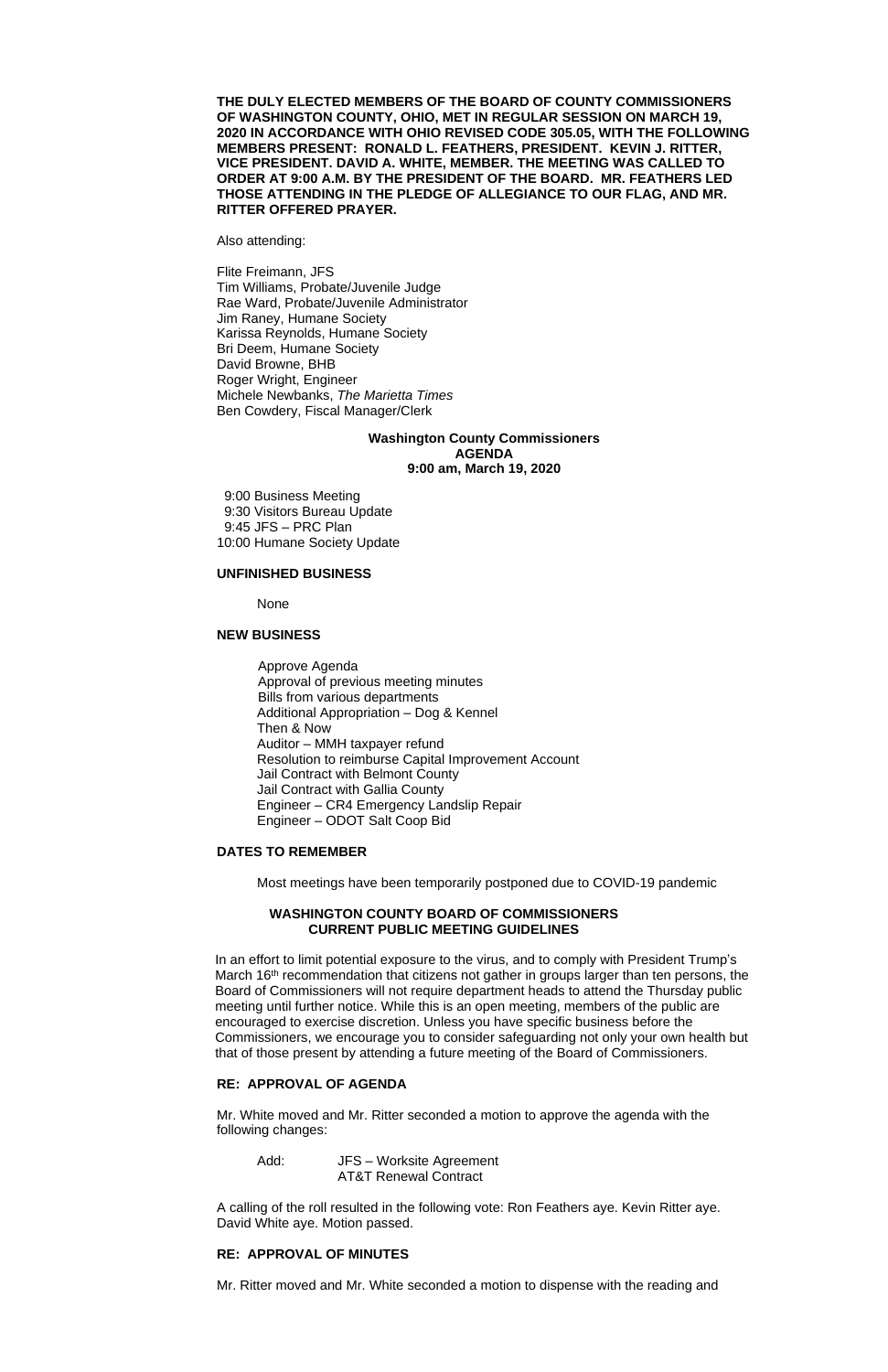approve the minutes of the March 12, 2020 regular meeting.

A calling of the roll resulted in the following vote: Ron Feathers aye. Kevin Ritter aye. David White aye. Motion passed.

### **RE: BILLS FOR PAYMENT**

Mr. White moved and Mr. Ritter seconded a motion to approve the list of bills from various departments for payment, as prepared by the county auditor.

A calling of the roll resulted in the following vote: Ron Feathers aye. Kevin Ritter aye. David White aye. Motion passed.

### **RE: ADDITIONAL APPROPRIATION**

Mr. White moved and Mr. Ritter seconded a motion to approve a request for the following additional appropriation:

| Department   | Account        | Amount     |
|--------------|----------------|------------|
| Dog & Kennel | 200-0363-53002 | \$1,500.00 |

A calling of the roll resulted in the following vote: Ron Feathers aye. Kevin Ritter aye. David White aye. Motion passed.

#### **RE: THEN & NOW**

Mr. Ritter moved and Mr. White seconded a motion to approve the following Then & Now Certificates:

| Department | Account        | Vendor                     | Amount      |
|------------|----------------|----------------------------|-------------|
| Engineer   | 210-0552-53000 | <b>Palmer Engineering</b>  | \$1,197.03  |
| Sewer      | 300-0599-55200 | <b>WSP USA</b>             | \$50,460.12 |
| <b>JFS</b> | 200-0720-57400 | <b>OH Dept of Commerce</b> | 140.00      |
| <b>JFS</b> | 200-0721-57402 | <b>DSV Solutions</b>       | \$8,693.75  |

A calling of the roll resulted in the following vote: Ron Feathers aye. Kevin Ritter aye. David White aye. Motion passed.

### **RE: AUDITOR – MMH TAXPAYER REFUND**

Mr. Ritter moved and Mr. White seconded a motion to approve a taxpayer refund for firsthalf 2019 Real Estate tax to Marietta Memorial Hospital. The refund amount is \$67,484.53.

A calling of the roll resulted in the following vote: Ron Feathers aye. Kevin Ritter aye. David White aye. Motion passed.

### **RE: RESOLUTION TO REIMBURSE CAPITAL IMPROVEMENT ACCOUNT**

Mr. Ritter moved and Mr. White seconded a motion to adopt the following resolution:

*WHEREAS, the Board of Commissioners of Washington County, Ohio intends that this resolution shall constitute an "official intent" for purposes of Section 1.150-2(e) of the Treasury Regulations prescribed under the Internal Revenue Code of 1986, as amended, and declares its intention to use a portion of the proceeds of bonds in a principal amount currently estimated to be \$250,000 project cost (hard and soft costs) to reimburse the County for expenses of the project advanced from its County General Improvement Account.*

*WHEREAS, the County intends to make a reimbursement allocation on its books for the expenditure within the "reimbursement period" set forth under Section 1.150-2(d)(2) of the Treasury Regulations.*

# *NOW, THEREFORE, BE IT RESOLVED, that the Board of Washington County*

*Commissioners will reimburse the County Capital Improvement account for an estimated amount of \$250,000 within the above stated reimbursement period.*

A calling of the roll resulted in the following vote: Ron Feathers aye. Kevin Ritter aye. David White aye. Motion passed.

# **RE: JAIL CONTRACTS**

Mr. White moved and Mr. Ritter seconded a motion to approve contracts with Belmont County and Gallia County to house prisoners at the Washington County Jail. The contracts are effective from April 1, 2020 through March 31, 2021 at a rate of \$68.00 per day for each person incarcerated.

A calling of the roll resulted in the following vote: Ron Feathers aye. Kevin Ritter aye. David White aye. Motion passed.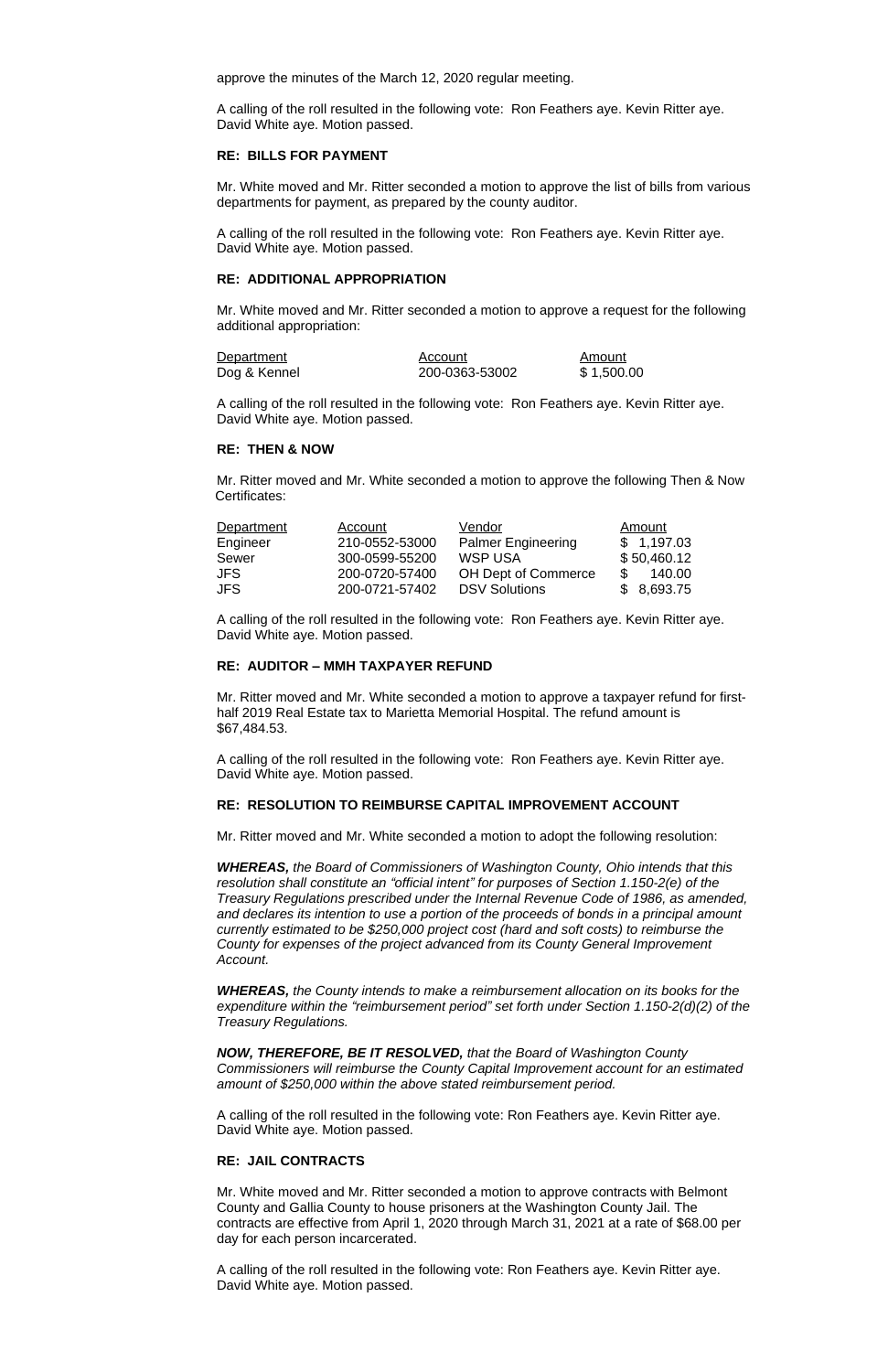# **RE: JFS – WORKSITE AGREEMENT**

Mr. Ritter moved and Mr. White seconded a motion to approve a contract between Washington County Department of Job and Family Services and Washington County Commissioners to employ Cali Leasure under the Comprehensive Case Management Employment Program and/or the Workforce Innovation and Opportunity Act. The County agrees to employ the above named employee for up to 40 hours per week from the period of March 17, 2020 through no later than May 29, 2020, contingent upon funding. The employee will be employed as a social services intern at the Marietta location. This contract is subject to federal funding.

A calling of the roll resulted in the following vote: Ron Feathers aye. Kevin Ritter aye. David White aye. Motion passed.

# **RE: AT&T SERVICE AGREEMENT EXTENSION**

Mr. White moved and Mr. Ritter seconded a motion to approve a three-year service agreement extension with AT&T. The agreement is necessary to avoid a large increase in billing rates on twelve existing telephone lines.

A calling of the roll resulted in the following vote: Ron Feathers aye. Kevin Ritter aye. David White aye. Motion passed.

# **RE: ENGINEER – CR4 EMERGENCY LANDSLIP REPAIR**

Mr. Ritter moved and Mr. White seconded a motion to approve a contract for Bob Lane's Welding Inc. to do emergency landslip repair on County Road 4. The County will pay Bob Lane's Welding a sum not to exceed \$43,573.13 for the repair.

A calling of the roll resulted in the following vote: Ron Feathers aye. Kevin Ritter aye. David White aye. Motion passed.

# **RE: ENGINEER – ODOT SALT COOP BID**

Mr. White moved and Mr. Ritter seconded a motion to approve a resolution authorizing participation in the Ohio Department of Transportation's annual road salt contracts awarded in 2020. Washington County agrees to purchase a minimum of 90% of its electronically submitted salt quantities from the state-awarded salt supplier.

A calling of the roll resulted in the following vote: Ron Feathers aye. Kevin Ritter aye. David White aye. Motion passed.

# **RE: COMMENTS**

Flite Freimann, Director JFS, thanked the Juvenile Court on behalf of Children Services for its response and help during the COVID-19 pandemic. Mr. Freimann said Judge Williams' proactive approach and leadership have been very helpful in the matter.

Mr. Freimann said Job & Family Services lobby and Ohio Means Jobs remain open and persons can apply for benefits. To protect the public, staff is cleaning and sanitizing throughout the day.

### **RE: JFS – SUBSIDIZED SUMMER EMPLOYMENT PROGRAM CONTRACT**

Mr. Ritter moved and Mr. White seconded a motion to approve a contract between Washington County Department of Job and Family Services and Washington County Commissioners to hire Michael Paul under the Subsidized Summer Employment Program. The period of employment will be from March 19, 2020 through June 30, 2020. The employee will be employed as a custodian for JFS.

A calling of the roll resulted in the following vote: Ron Feathers aye. Kevin Ritter aye. David White aye. Motion passed.

### **RE: JFS – PRC PLAN**

Mr. Ritter moved and Mr. White seconded a motion to approve a Summer Youth & Employment Program and a COVID-19 Response to the Washington County Prevention, Retention and Contingency (PRC) Plan. Specific funding was allocated by ODJFS for the Summer Youth & Employment Program to provide 14-18 year olds enrolled in secondary school with employment and training support.

The COVID-19 Response is for an emergent need that threatens the health and safety of a household that has been affected by the COVID-19 pandemic. Assistance can include shelter expenses and cleaning supplies.

A calling of the roll resulted in the following vote: Ron Feathers aye. Kevin Ritter aye. David White aye. Motion passed.